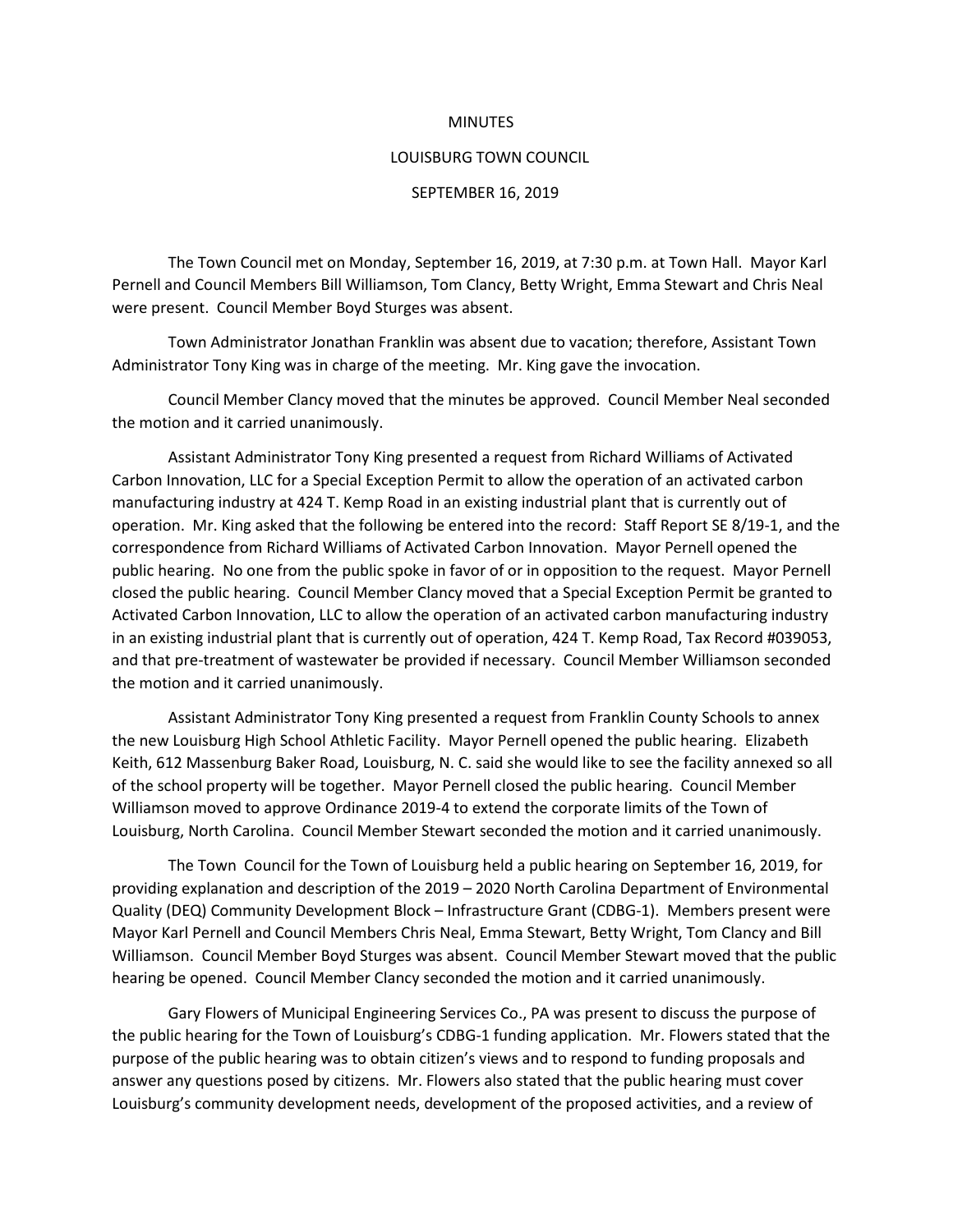program compliance before the submission of Louisburg's CDBG-1 funding application to the State of North Carolina.

The Town of Louisburg proposes requesting funding from NCDEQ'S CDBG-1 program for improvements to the water lines on Bullock Drive, Wright Street and Westover Road in Louisburg. The purpose of the CDBG-1 grant program is:

To improve the quality of life for low to moderate income people by providing a safe, clean environment and clean drinking water through water and sewer infrastructure improvements and extensions of service.

\*To benefit a residential area where at least 51% of the beneficiaries are low to moderate income as defined by the United States Department of Housing and Urban Development.

\*To perform eligible activities.

\*To minimize displacement, and

\*Provide displacement assistance as necessary.

For the fiscal year of 2019 – 2020 the CDBG-1 funding available is expected to be \$25 million, and each the maximum available grant \$2.0 million over a 3-year period. Applications for funding are received on September 30, 2019.

The CDBG program is able to fund a wide variety of community development activities. The State of North Carolina has chosen to fund two activities: water and sewer infrastructure, and economic development projects that lead to job creation or retention. The infrastructure program, or CDBG-1 program can fund a range of water and sewer infrastructure and economic development activities, including, but not limited to the following:

Water:

\*Projects that resolve water loss in distribution systems.

\*Projects that extend public water to areas with contaminated wells.

\*Projects that extend water lines to areas with dry wells.

\*Projects that assist with low water pressure in public water systems.

\*Projects that regionalize two or more water systems.

\*Projects that rehabilitate or replace a water treatment plant.

Wastewater:

\*Projects that resolve inflow and infiltration to collection systems and surcharges from pump stations and manholes.

\*Projects that extend public sewer to areas with failed septic tanks.

\*Projects that rehabilitate a wastewater treatment plant to allow for greater efficiency/compliance with regulations.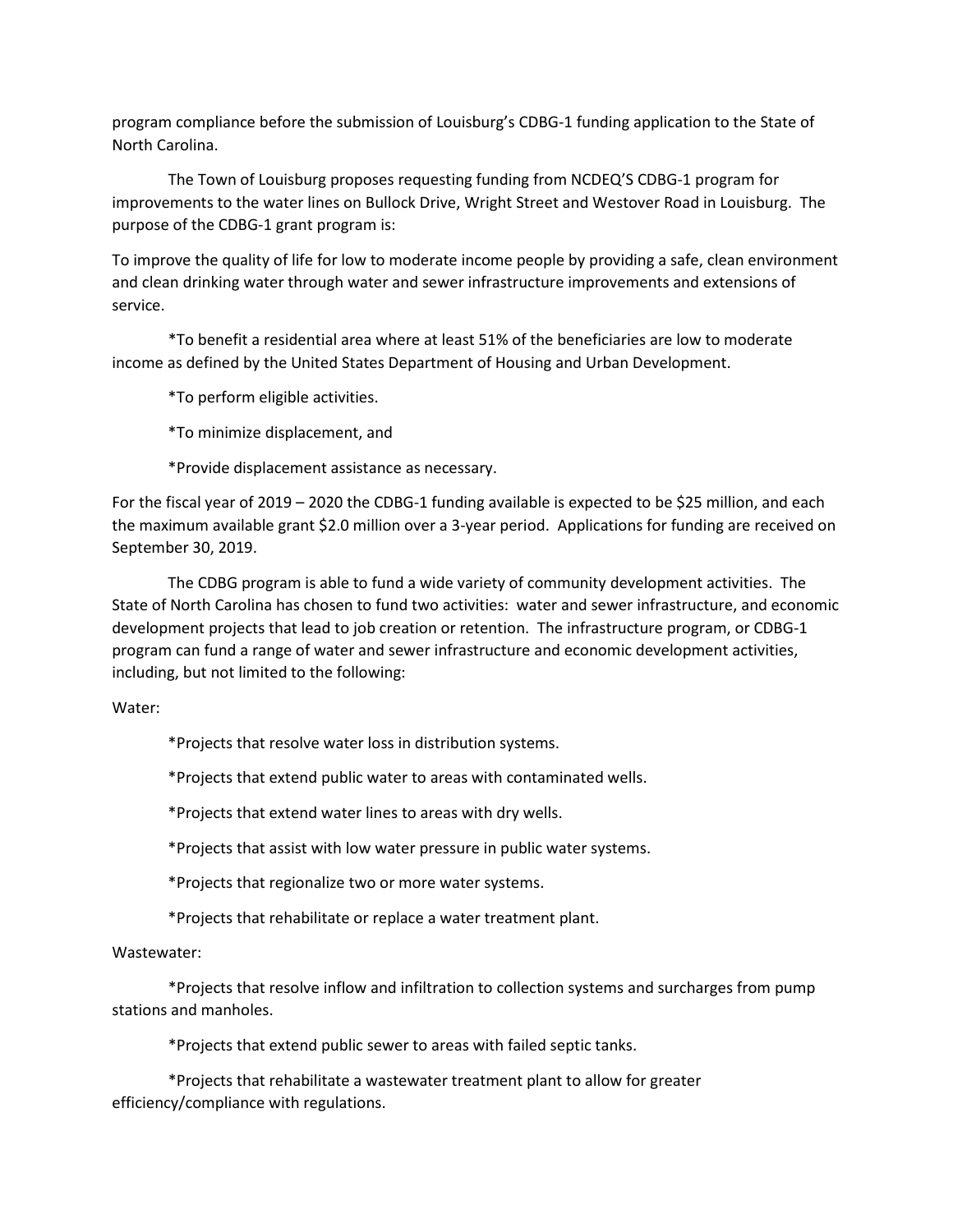The Town is seeking an amount in CDBG-1 funds not to exceed \$532,100 for the Bullock Drive, Wright Street and Westover Road Water Line Improvements. The purpose of the Town's request is to replace approximately 2,000 linear feet of 2-inch galvanized water line on Bullock Drive, Wright Street and Westover Road with 6" PVC water line to improve water pressure and water quality.

The project proposed by the Town of Louisburg was identified in the 2018 – 2019 through 2027 – 2028 Asset Management Plan and 10-Year Capital Improvement Plan. Informal community meetings were held in the project area to inform citizens of the potential project, and get feedback from the residents.

A total of 100% of the CDBG-1 funding will be used to benefit Low to Moderate (LMI) people. The project area in the Town of Louisburg has been determined to have an Income Survey Area of 95%. The project area includes all residences along Bullock Drive, Wright Street and Westover Road and the residents of the Louisburg Elderly Apartments.

The range of activities covered by the CDBG-1 funds for the Bullock Drive, Wright Street and Westover Water Line Improvements includes:

\*Construction.

\*Environmental Review.

\*Engineering Design.

\*Construction Administration and Observation.

\*Legal Activities.

\*Surveying.

\*Grant Administration.

If the Town of Louisburg is awarded a CDBG-1 grant, the Town is required to adhere to federal procurement requirements and other federal regulations which include:

\*American with Disabilities Act/Section 504 Survey.

\*Davis-Bacon & Related Labor Acts.

\*Adoption/Submittal of a Citizen's Participation Plan.

\*Adoption/Submittal of an Equal Opportunity Plan.

\*Adoption/Submittal of a Fair Housing Plan

\*Adoption/Submittal of a Language Access Plan

\*Adoption/Submittal of a Relocation Assistance Plan

\*Adoption/Submittal of a Section 3 Plan

\*Excess Force Provision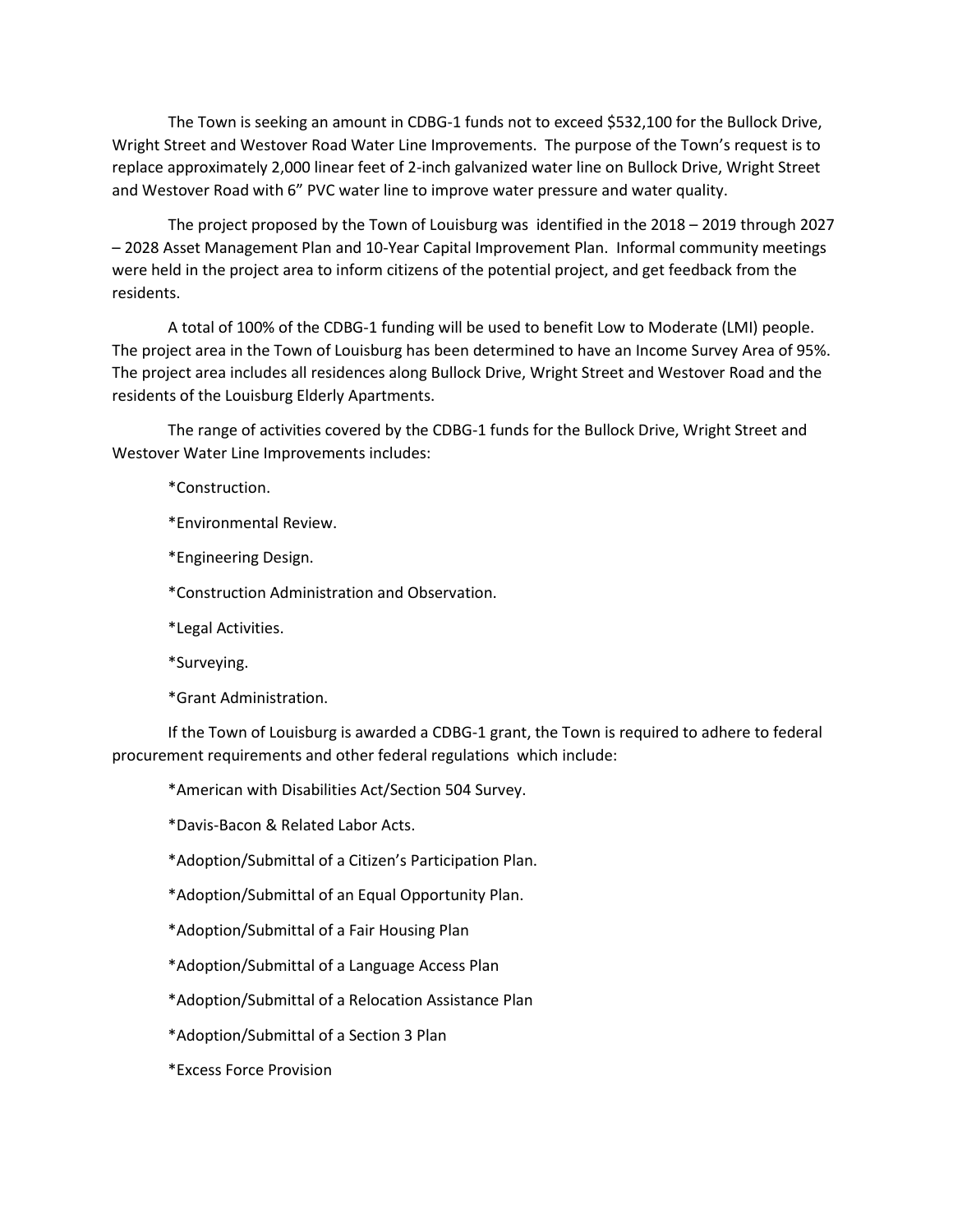The State of North Carolina requires that if the Town of Louisburg receives CDBG grant funding the Town will certify that they will comply with the requirements of the general displacement and relocation policy for CDBG grant funding. This policy assists low to moderate income people with costs associated with relocation or displacement, should such relocation become necessary due to the project activities. CDBG funds can be used for those costs if necessary. If no displacement and relocation will occur as a result of the proposed CDBG grant activity, the Town of Louisburg confirms that during this public hearing.

In the past, the Town has applied for and received for the following completed CDBG projects:

\*1990's Kenmore Avenue Water, Sewer & Housing Improvements

\*2009 Halifax Road Housing Project - \$469,000

\*2007 Fox Park Revitalization Housing Rehab/Water - \$700,000

\*2014 Talent Enhancement & Capacity Building Grant - \$50,000

\*1980's Mineral Springs Road Water & Sewer/Housing

\*1990's North Bickett Boulevard Water/Housing Improvements

The Town will submit its CDBG-1 application for the Bullock Drive, Wright Street and Westover Road Water Line Improvements on September 30, 2019. The CDBG-1 application will be available for review during normal business hours at the Louisburg Town Hall, 110 West Nash Street, Louisburg, N. C. 27549. Additional information is available from the Town Administrator and/or the Mayor at the above address.

Should you have any complaints or grievances regarding the subject public hearing, they should be addressed to the addressee mentioned above within 10 business days or by September 26, 2019, and a written response to the written complaints and/or grievances will be sent by the Town within 10 business days, where practicable.

The floor was opened for comments and questions about the CDBG-1 program and the proposed project but no one was present to speak in favor of or in opposition to the project.

The motion was made by Council Member Stewart to close the public hearing. Council Member Clancy seconded the motion and it carried unanimously.

Council Member Clancy moved to approve the minutes from the Bullock Drive, Wright Street and Westover Road Water Line Improvements public hearing. Council Member Neal seconded the motion and it carried unanimously.

Council Member Williamson moved to approve Resolution 2019-4 for the CDBG Water Line Improvements. Council Member Wright seconded the motion and it carried unanimously.

Council Member Clancy moved to approve Resolution 2019-5 approving an Asset Inventory Assessment of the Town's Sewer System. Council Member Wright seconded the motion and it carried unanimously.